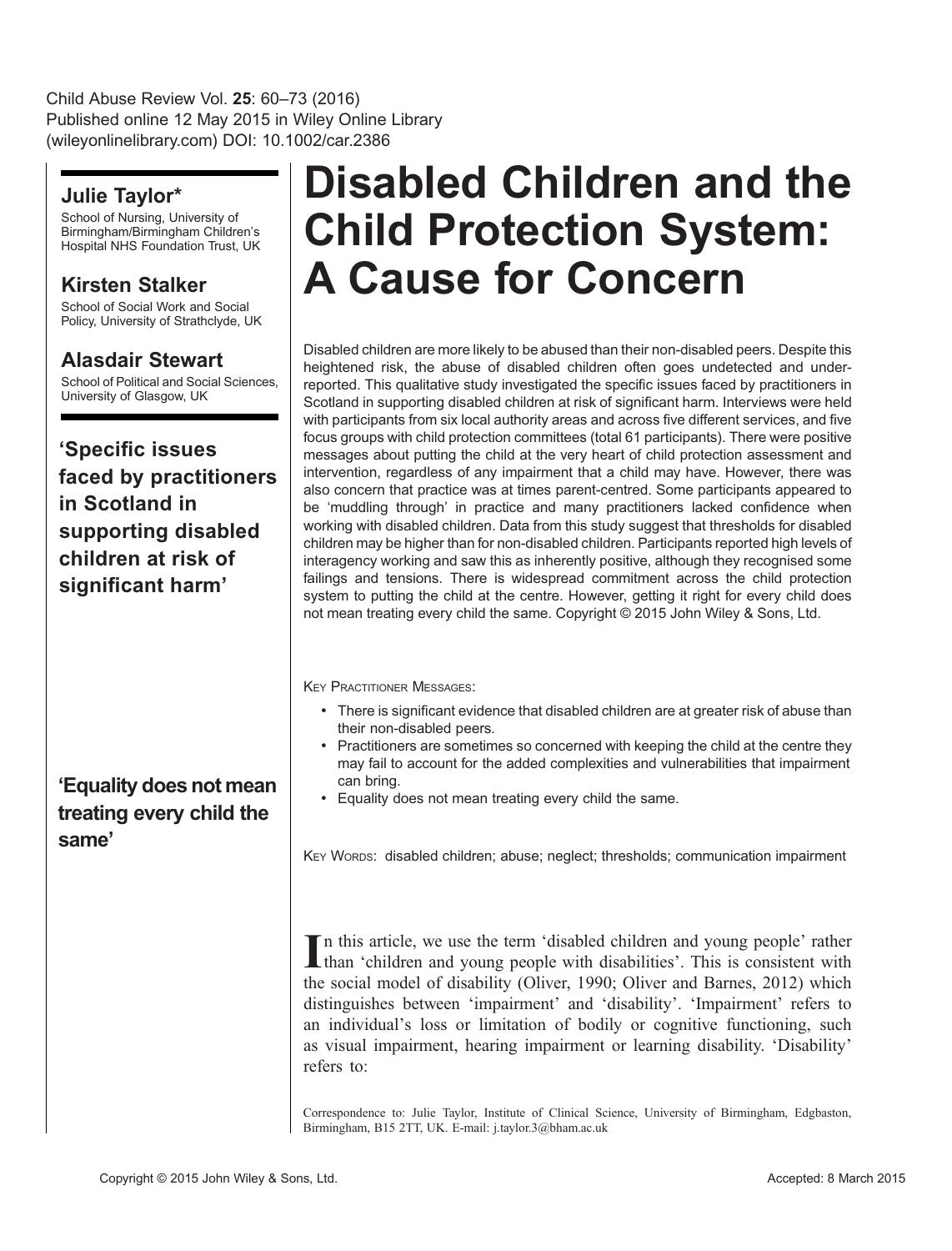'The disadvantage or restriction of activity caused by a contemporary social organisation which takes no or little account of people who have physical, [sensory or mental] impairments and thus excludes them from the mainstream of social activities' (UPIAS, 1976, p. 1)

This study focused on children and young people with a wide range of impairments, including physical, sensory, cognitive and communication impairments and those with mental distress, all of whom are disabled by external barriers. For brevity and readability, we use the term 'children' to denote children, adolescents and young adults between the ages of newborn and 21 and we refer to 'the child' as 'she'. The research aimed to illuminate specific issues faced by practitioners in Scotland in supporting disabled children at risk of significant harm.

#### Background

#### Disabled Children and Abuse

Research internationally has found that disabled children are more likely to be abused than their non-disabled peers. A meta-analysis of 17 studies of violence against disabled children and young people, representing over 18 000 individuals, was the first study to provide pooled estimates of the prevalence and risks of violence experienced by disabled children (Jones et al., 2012). It found that this group is three to four times more likely to experience violence than non-disabled children and that 26.7 per cent of disabled children and young people have experienced more than one type of violence in their lifetime. These findings broadly concur with those of Sullivan and Knutson (2000), who examined case records for 50 278 young people aged from newborn to 21 in Nebraska, revealing that disabled children were 3.4 times more likely to be abused than their non-disabled peers. Neglect was the most common type of maltreatment, although most experienced multiple forms of abuse.

Children with particular forms of impairment are more at risk than others. Logistic regression on the National Youth Risk Behavior Survey in the US showed that female students with a physical disability were more likely to have been forced to have sexual intercourse than those who did not (Alriksson-Schmidt *et al.*, 2010). Deaf and hard-of-hearing students reported significantly more exposure to child maltreatment than hearing controls, with 76 per cent reporting some form of child maltreatment (Schenkel et al., 2014). Although findings vary, a literature review (Stalker and McArthur, 2012) found that those with communication impairments, behavioural disorders, learning disabilities and sensory impairments are likely to experience higher levels of violence and neglect. For example, Sullivan and Knutson (2000) found that children with speech and language impairments faced three times the risk of abuse compared to non-disabled children, those with learning disabilities faced four times the risk while young people with 'behavioural disorders' were 5.5 times more likely to be abused. Not enough is known about the direction of causality, however, and the extent to which some of these impairments may have been caused by abuse (Spencer et al., 2005).

Despite this heightened risk, there is evidence from a number of countries that the abuse of disabled children often goes undetected and, even when suspected, may be under-reported. Kvam (2004) surveyed 302 deaf adults in Norway and found that 134 (44%) had been abused as children. Fifty had not

'Three to four times more likely to experience violence than nondisabled children'

'Abuse of disabled children often goes undetected and, even when suspected, may be under-reported'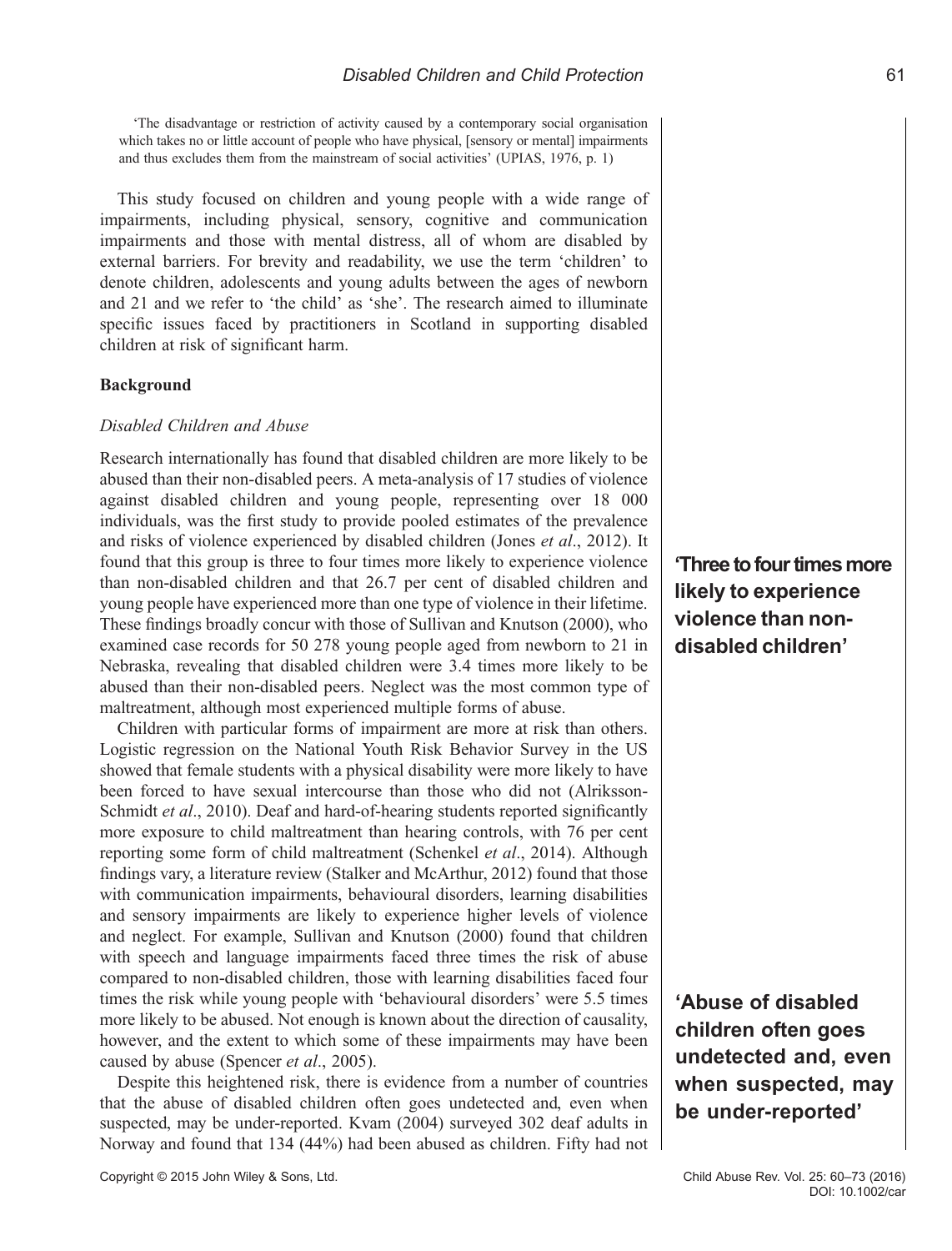'A range of factors has been cited to explain disabled children's increased vulnerability to abuse'

'Very little research has been conducted on child protection and disabled children in Britain over the last decade'

reported this at the time; 11 who had were not believed. In Israel, Hershkowitz and colleagues (2007) examined the forensic records of 40 430 victims of sexual abuse aged three to 14. Disabled children in the sample failed to disclose abuse much more often than the non-disabled children. Research by Morris (1998), Cooke and Standen (2002) and Stalker et al. (2010) evidences underreporting in the UK as well. This is given further credence by the low numbers of children on child protection registers recorded as having an impairment.

A range of factors has been cited to explain disabled children's increased vulnerability to abuse. They may be viewed by potential perpetrators as less aware and/or knowledgeable than a non-disabled child; communication impairments may make it hard to report abuse; mobility difficulties can make it difficult to remove themselves from the abuser; and personal care needs open up opportunities for abuse. Family-related factors may centre on the stress of caring for a disabled child without adequate support (although it should be noted that the vast majority of parents provide loving and safe homes for their disabled children), as well as ambivalence about having a disabled child and disciplinary approaches (Stalker et al., 2010). Increased risk may arise in services if staff are not aware of disabled children's heightened vulnerability or may even think that no one would abuse a disabled child (NSPCC, 2003). Maltreatment may also be meted out under the guise of treatment, such as medication or electro-convulsive therapy and in some countries, disabled girls may be forcibly sterilised (UNICEF, 2013). Staff within residential settings (where disabled children are disproportionately represented) may not know how to communicate effectively with children who have communication impairments and signs of distress and abuse may go undetected, or be attributed to the impairment.

### Disabled Children and Child Protection Services

Very little research has been conducted on child protection and disabled children in Britain over the last decade. Cooke and Standen (2002), in a survey of 73 area child protection committees in the UK, found that following case conferences, disabled children were 'significantly' less likely than nondisabled children to be placed on child protection registers or have protection plans put in place. They received much the same response as non-disabled children in terms of legal interventions and more attention in terms of medical examinations and treatment.

In a scoping study of disabled children and child protection (Stalker et al., 2010), joint working on child protection was said to be better for families with disabled children because, typically, a range of services were already in touch with them prior to child protection concerns arising.

Ofsted (2012) conducted an inspection of the effectiveness of child protection services in safeguarding disabled children. Where concerns were picked up at an early stage and dealt with through multi-agency working, these were generally handled well. Delays were more likely where there was less certainty about the child's situation. Local authorities were found to be generally 'poor' at monitoring child protection activities in relation to disabled children.

It has been reported that higher 'thresholds' for triggering a child protection response are used with disabled children (Stalker and McArthur, 2012). Informants in that study suggested that, in some cases, social workers develop close working relationships with parents, empathise with the levels of demand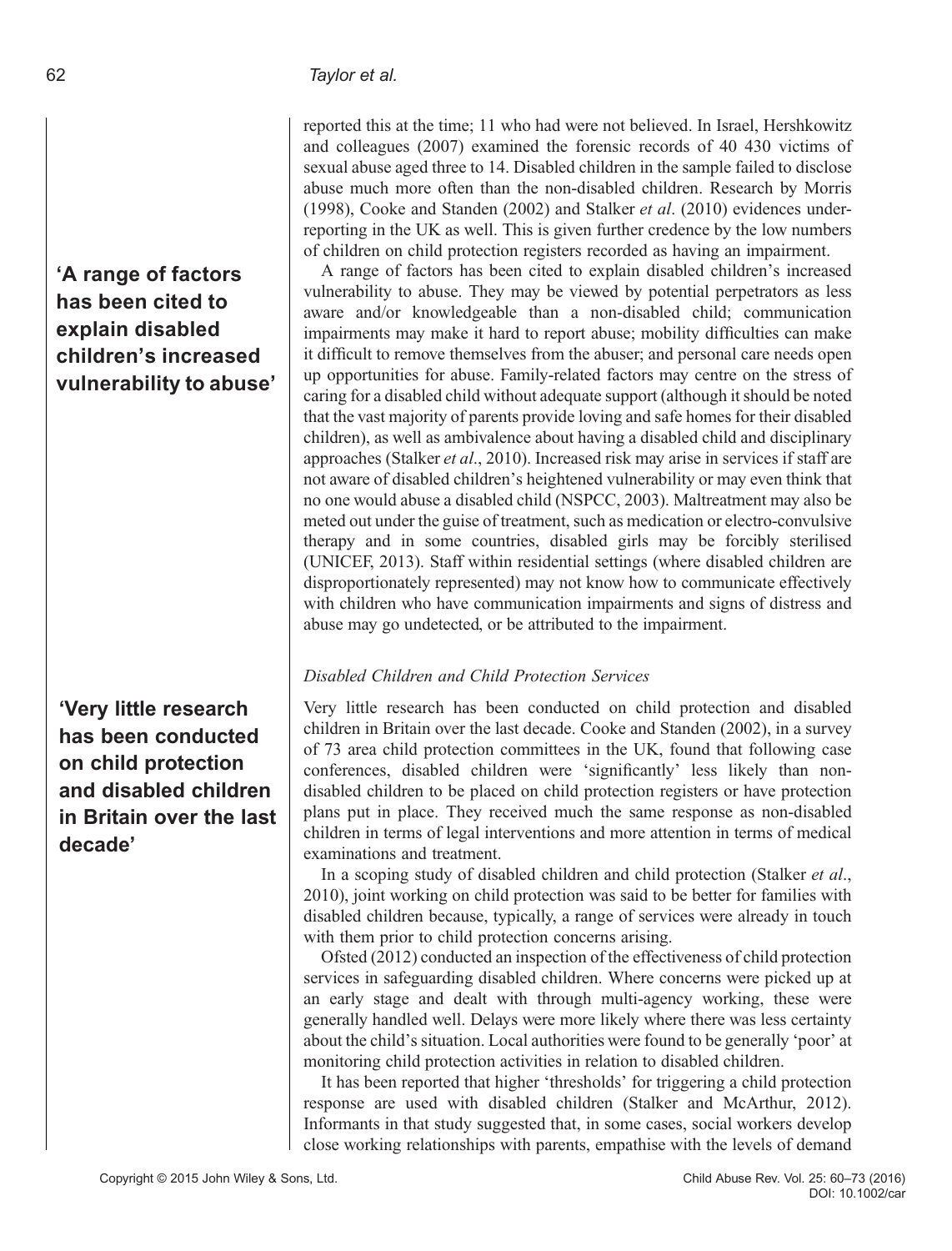that they face and consequently may be reluctant to make a formal child protection referral if they witness 'a wee bit of neglect or whatever'. It was also reported that some social workers appear to be more tolerant of parents smacking a disabled child than a non-disabled child. If concerns did arise, it was not unusual for the agencies already in touch with the family to increase support to the parents rather than consider child protection measures. It was also suggested that different organisations may have differing understandings of acceptable 'thresholds', with schools sometimes raising early concerns which social workers may perceive as premature. Similar concerns were reported by Ofsted (2012).

#### Methods

The aim of this study, commissioned by the Scottish Government, was to assess how public services (including social work, health care, education, police and other related services) identify and support disabled children at risk of significant harm, whether neglect or abuse.

The study addressed four main questions:

- 1. What are the decision-making processes and 'triggers' for intervention used by professionals when determining the nature of interventions for disabled children at risk of significant harm?
- 2. What are the specific issues faced by practitioners in Scotland in supporting children at risk of significant harm?
- 3. How do services coordinate to support disabled children at risk of significant harm?
- 4. Are there practice examples in Scotland that illustrate how to address these issues?

The study involved four concurrent components: interviews with participants from a range of organisations, focus groups with child protection committees (CPCs), practice case studies and, lastly, the development of systems and response models. Our brief did not involve speaking to children or parents. We report here only on the first two components, the interviews and focus groups.

For the interviews, each potential participant was provided with a consent form and information leaflet about the research. From each local authority area, potential participants were contacted, from social work, education, police, voluntary organisations and health, who had practice experience of responding to at least two child protection cases involving a disabled child. The research team drew upon existing networks to assist in the identification of these participants. A letter to each CPC was sent out notifying them about the research and encouraging their engagement. Following this, the chair and lead officer for each CPC was contacted to arrange a date and time suitable for holding a focus group.

In-depth telephone interviews lasting on average an hour were conducted with 21 participants from six diverse local authority areas and across five different services. Interviews were thematic covering areas of practice highlighted as important by previous research. Focus groups were conducted with members of the CPCs in five of the six local authority areas sampled, comprising 40 individuals. They were asked to discuss key themes and issues that they had identified in responding to and supporting disabled children who may be at risk of significant harm, as well as questions focusing on interagency working.

'We report here only on the first two components, the interviews and focus groups'

'Different organisations

may have differing understandings of

acceptable 'thresholds"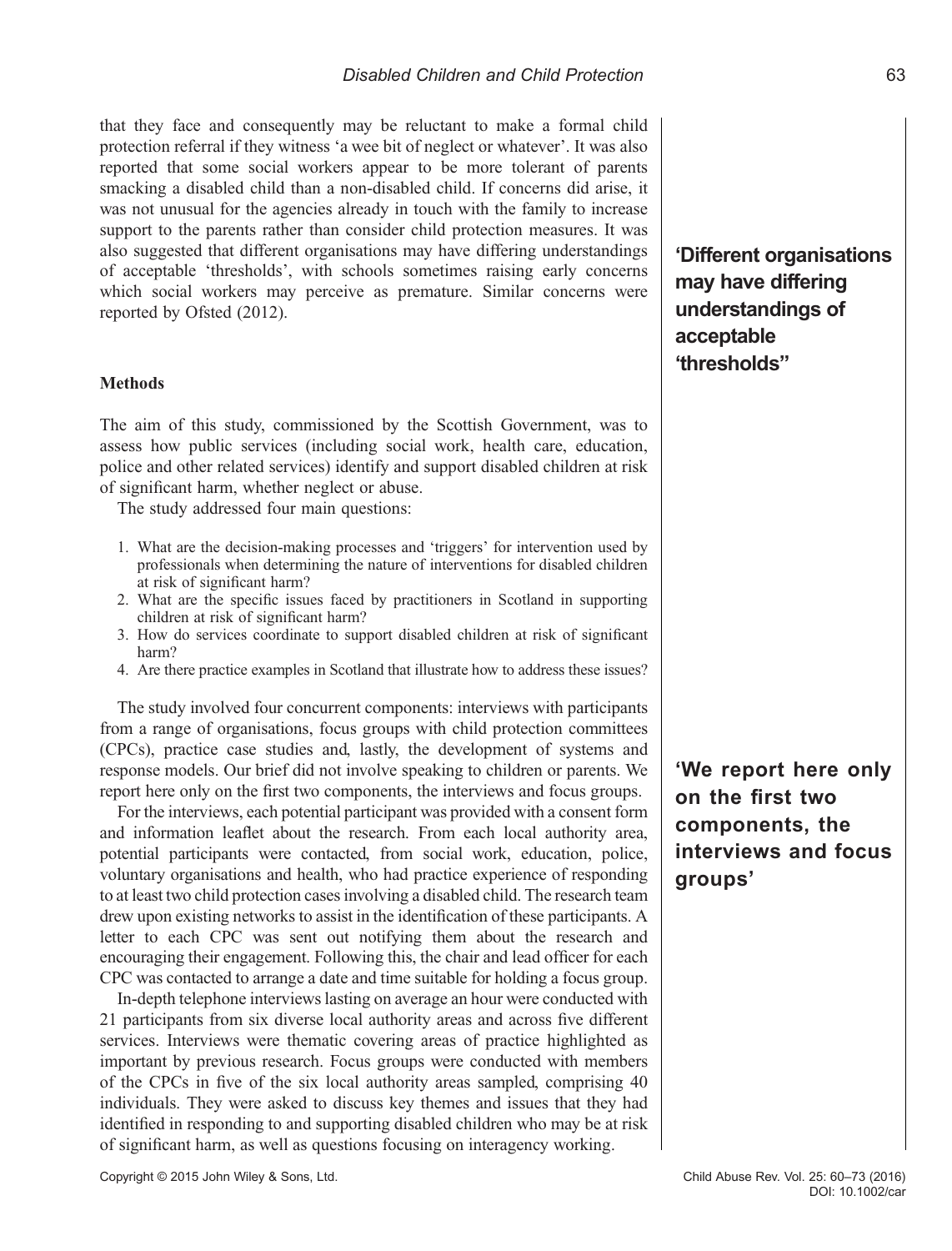#### 64 Taylor et al.

# 'The research followed the Scottish Government's Social Research Ethical Sensitivity Checklist'

# 'Telephone interviews enabled case workers with heavy workloads to participate'

The research followed the Scottish Government's (2014) Social Research Ethical Sensitivity Checklist and a full ethical protocol was accepted by the University of Edinburgh Research Ethics Committee.

#### Analysis

Inductive analysis following framework design (Ritchie and Lewis, 2013) was undertaken. We chose framework analysis because it offers a balance between structure and the ability to generate inductively derived categories. To enhance reliability, analysis was undertaken independently by team members on selected interview transcripts creating nodes based on themes emerging from the data. A coding meeting was held to agree a shared coding scheme and initial framing matrix. Once the coding schema was agreed, the team applied it to all the transcripts. Revisions continued until consensus was achieved.

#### **Limitations**

While we had access to key actors at both the case worker and policy and strategy level, a main limitation of this research is that interviews were not conducted with disabled children themselves. This, however, remains an issue within the wider research literature and our specified research brief ironically did not allow for this. Since completion of the reported study, however, we have undertaken further research seeking disabled children and young people's views (Taylor et al., 2015). Another potential limitation is that the interviews with individual case workers were conducted by telephone rather than face to face. This risked losing the rapport and non-verbal communication that comes with the latter. Conversely, telephone interviews enabled case workers with heavy workloads to participate. The extra time required for setting up faceto-face interview locations and times might have been prohibitive.

#### Findings

The following section presents the findings derived from the research with 61 participants. They are grouped within five main themes.

#### The Child at the Centre

The majority of participants expressed that every child, whether disabled or not, should be seen first as a child, thereafter as a child with an impairment. While participants highlighted differences in signs and behaviours signalling concerns of significant harm in a disabled child, this was linked to young people with communication impairments. Where children did not have communication impairments, there was an assumption that she would make a disclosure of abuse.

'Presumably [a deaf child] could tell somebody [if she was being abused]… I'd be looking for the same signs I would see in [a] child that wasn't deaf… because she's only deaf… she's a 12 year old girl she just happens to be deaf' (Interview 2)

Participants spoke of the importance of including the child within the child protection system, especially when she had an impairment. It was stressed that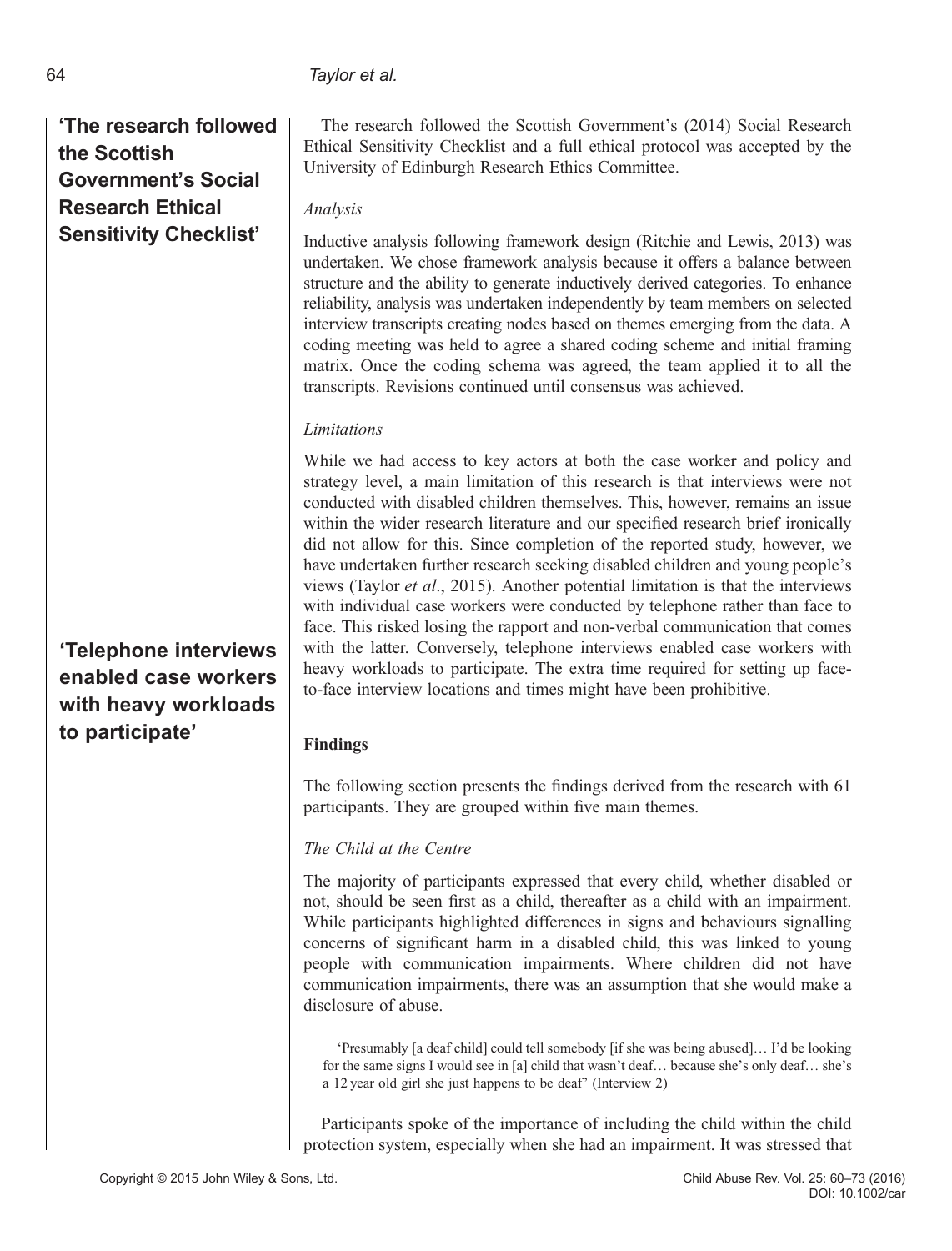impairment did not prevent child protection work from taking place and that a common framework should be followed in every case.

'You'd be looking at the child first and I think… long gone are the days when we've seen disability as an absolute barrier for children to be protected and safeguarded' (Focus Group 3)

While examples were given of approaches tailored to suit individual disabled children, this process was seen as important for all children, leading some to question the language of disability and impairment.

'Communication impairment? I don't know what that is, don't recognise it… you would have to absolutely individualise your approach to the needs of that youngster' (Focus Group 3)

Fitting child protection to individual need was described as 'looking beyond' impairment to grasp the full picture. This led some to stress there being no set criteria that would trigger concern, with a change in a child's usual behaviour being the most important indicator of a risk of significant harm.

'It first came to our notice from school… they noticed a huge change in [the child's] behaviour [displaying sexualised behaviour], this was after the child had been taken abroad and stayed with family for several months' (Interview 2)

There was a division between participants who thought that disabled children faced unique risks and those who thought that it was a question of the level of vulnerability to risks that would be the same for any child. Despite this child-centred approach placing focus on also treating children as individuals, there were difficulties in individualising responses in relation to impairment.

#### Added Complexity

Participants discussed how the presence of impairments could create difficulties recognising if there was a risk of serious harm to a child. Impairments were perceived as adding further complexity to an already difficult area.

'I think our rate of detection is probably quite poor because I think of all the personal care and things that children have, I would suspect that the rate of sexual abuse and stuff is probably higher than we actually detect. It's hard enough in the average population without them being disabled where they can't talk and tell us' (Interview 3)

Despite the view that any impairment should be seen as secondary, there were times where difficulty identifying impairment effects could negatively impact upon the ability to assess specific risks.

'There's been a number of children where I've seen professionals having huge difficulty about deciding whether it might be a child protection issue or related to a diagnosis of autism… it is very, very confusing sometimes' (Focus Group 4)

Practitioners were divided in their responses regarding the system's collective ability to involve and respond to disabled children. Some practitioners felt confident in the effectiveness of the system's reach:

Copyright © 2015 John Wiley & Sons, Ltd. Child Abuse Rev. Vol. 25: 60–73 (2016)

# 'Impairment did not prevent child protection work from taking place'

'Impairments were perceived as adding further complexity to an already difficult area'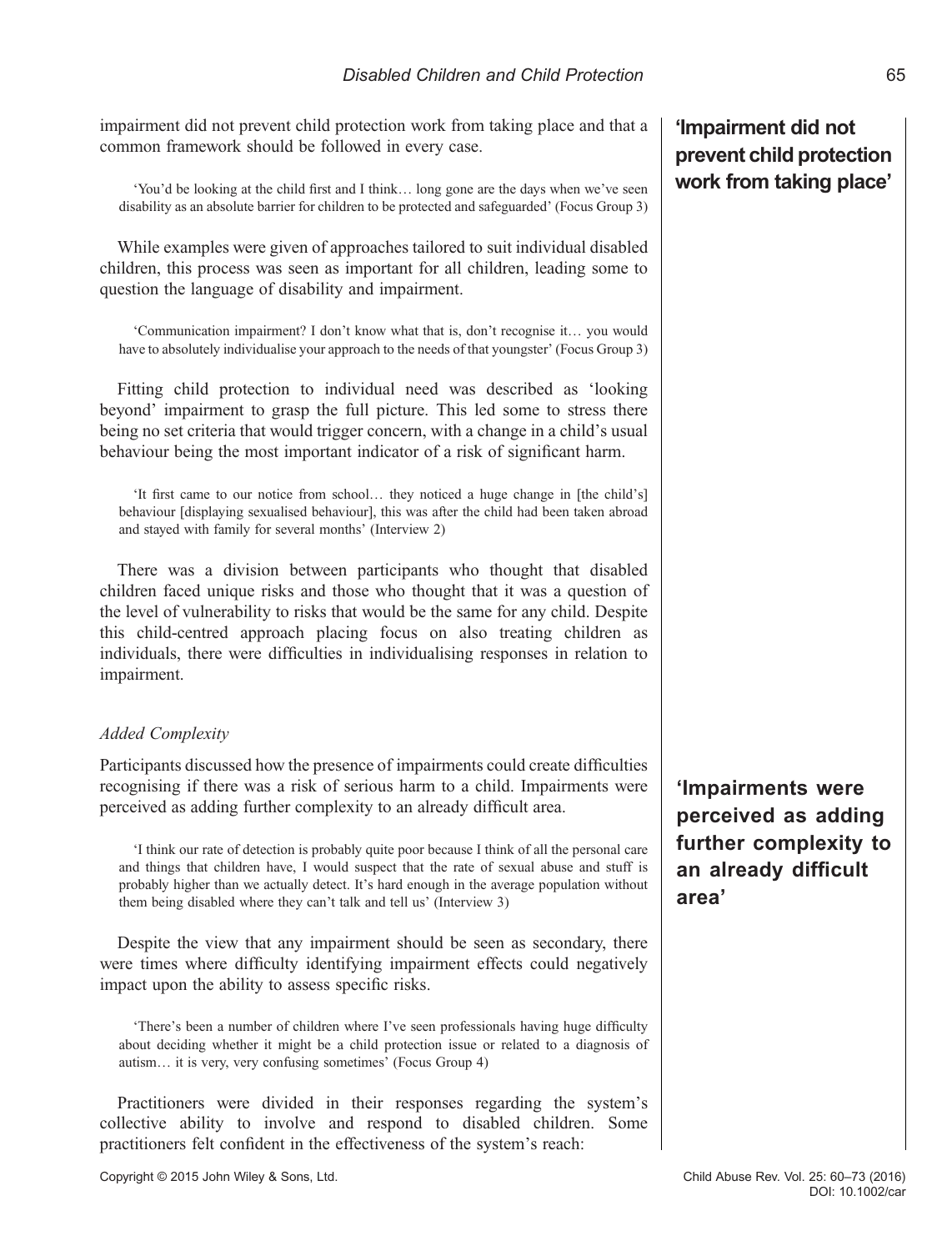#### 66 Taylor et al.

'It was common to shift discussion to statistics when questioned on the prevalence of abuse and neglect amongst disabled children'

'Participants viewed the family situation as being crucial when making an assessment of a child protection risk'

'It does not appear I don't think, from what we see, that disability or additional support needs seem to come up as a major issue…. We are reasonably confident that we are not missing [anything]' (Focus Group 3)

Indeed, it was common to shift discussion to statistics when questioned on the prevalence of abuse and neglect amongst disabled children. While one focus group felt that the few disabled children on the register meant that they were doing things right, other focus groups believed that there was a possibility of under-reporting.

There was more consensus about a lack of adaptation of services for disabled children. This included a paucity of available residential care units or placements where it could become difficult to find suitable accommodation or foster care for disabled children who were removed from the family home. In a few situations, there were concerns that children had remained at risk because of an inability to find suitable accommodation.

Impairments for many participants were not viewed as causing a problem as long as the child was able to make a disclosure. Children with communication impairments, however, were perceived as not having the same ability to disclose. Throughout the interviews, many participants focused upon communication impairments as being a barrier to child protection.

'It is easier to abuse a child who has a disability. Who are they going to tell? What are they going to say? ….then when they play the poor parent card what action is going to be taken because what provision is there for children with disabilities?' (Focus Group 5)

Nonetheless, there were many incidents where communication had been successfully adapted where other participants had viewed it as impractical or impossible. This included involving speech and language specialists, particularly those already known to the child, and communication aids such as Makaton.

#### Family Factors

Participants viewed the family situation as being crucial when making an assessment of a child protection risk and the type of intervention required. The presence of impairments, in particular, was seen as impacting upon decisions discerning whether there was a situation of general neglect or more an issue of parents' coping capacity where increased support was required.

Participants stressed that parents were not always deliberate perpetrators of abuse and/or neglect and were acknowledged as experts on their child's impairment. It was felt though that their desire to protect their child could create its own limitations and potential situations of unintentional neglect where children were not given ample opportunity to take risks or engage in outside activities. However, participants felt that when given the right support to build parental capacity, the outcome could be positive.

The child-centred operation of child protection was positively regarded as moving away from placing parents at the centre. With disabled children however, this did not always happen. Concern was expressed by participants that practitioners may sometimes over-empathise with parents, particularly parents of disabled children with potentially higher levels of stress and coping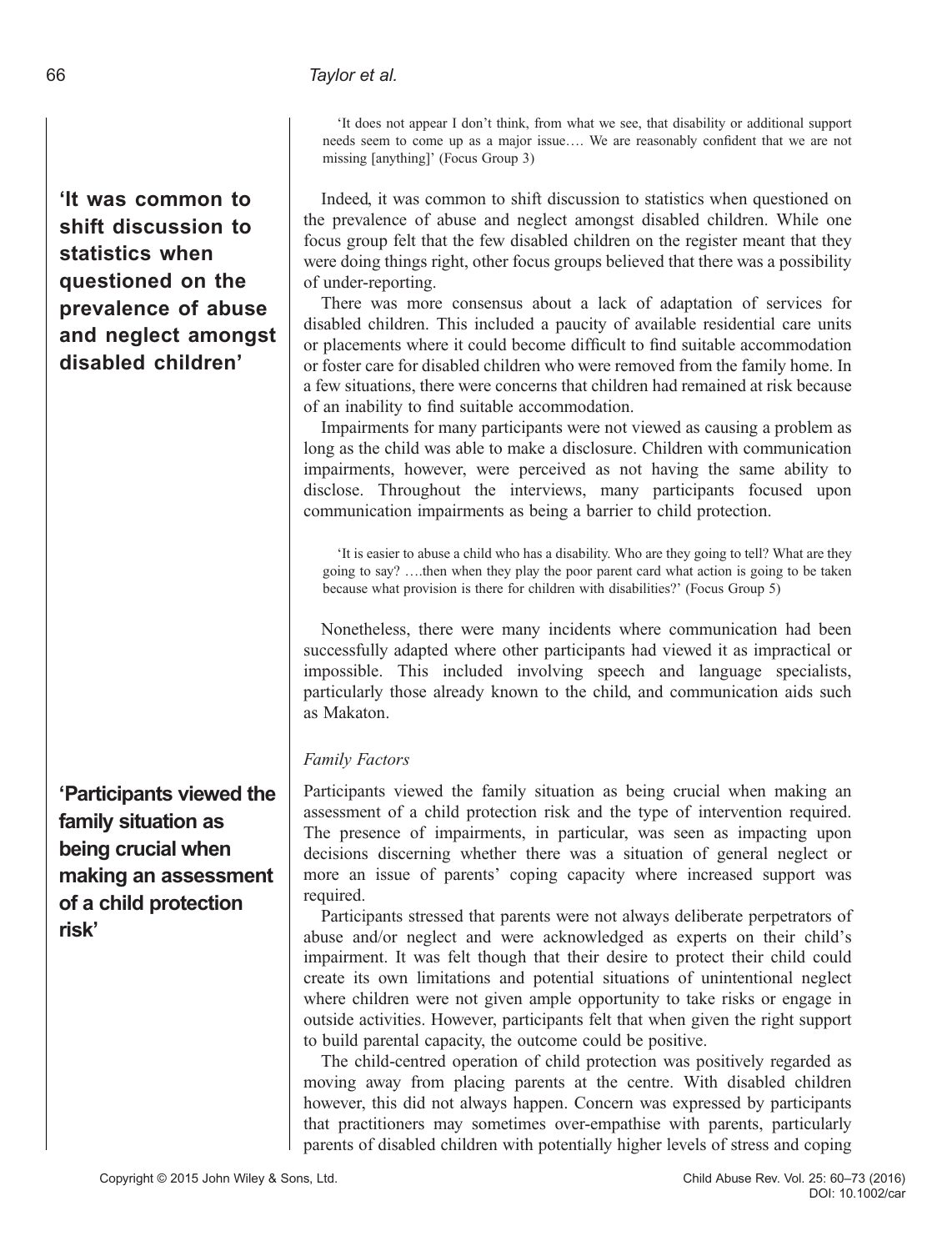needs. A few participants expressed concerns that they themselves had unwittingly been too sympathetic to the parents' situation and potentially underestimated the risk posed to the child.

'It's back to this thing about parents being able to cope and what they cope with. If you've got a child who's not sleeping, you've got a lot of physical work to do with them… maybe we just allow a bit of neglect that we wouldn't tolerate elsewhere' (Interview 3)

Some discussed how they had been unsure whether restraint used to control a child's behaviour bordered on to abuse. More recalled having been involved in cases where they felt that other workers were being overly empathetic with the parents.

'I think we're maybe not always as critical as we should be. I mean, I can think of examples where a child repeatedly came in, its [sic] chair was so filthy and its [sic] feeding equipment was so filthy that the nurse refused to use it' (Interview 3)

The number of services that would potentially be involved with disabled children to provide general support was highlighted as a safety net for ensuring that any cases of abuse and/or neglect were identified. However, some practitioners expressed a concern that this could also lead to situations of complacency.

'…there is a tendency to think that if there's a child with additional needs or disabled then they have already got that extra support there… and they would expect somebody else to pick it up' (Focus Group 4)

This reliance on others for protecting disabled children could extend to relying upon parents or carers to understand what the child was communicating, or even using them as a proxy for the child's perspective:

'We rely on carers… it's not even just verbal communication, but if their communication is limited then quite often you're talking to carers and, you know, if there are child protection concerns they're more likely to be around the people who are caring for the child' (Interview 4)

#### Practice Issues ('Muddling Through')

As previously highlighted, participants expressed a general lack of confidence in identifying significant risk for disabled children often citing the complex care environments, the specific impairment and a lack of experience. Not only were participants concerned about missing vital information or making an incorrect judgement, they worried that any failure on these fronts would contribute to or even heighten the risk faced by the child.

'There was anxiety around that for me of what if I miss something, what if I get this wrong and what if I leave this child more vulnerable because I haven't picked up on something this child's trying to communicate to me' (Interview 19)

Participants mentioned how practitioners avoided cases involving disabled children and/or passed such cases on to specialist services or disability teams. Fear was further associated with a lack of understanding of impairments in 'Relying upon parents or carers to understand what the child was communicating'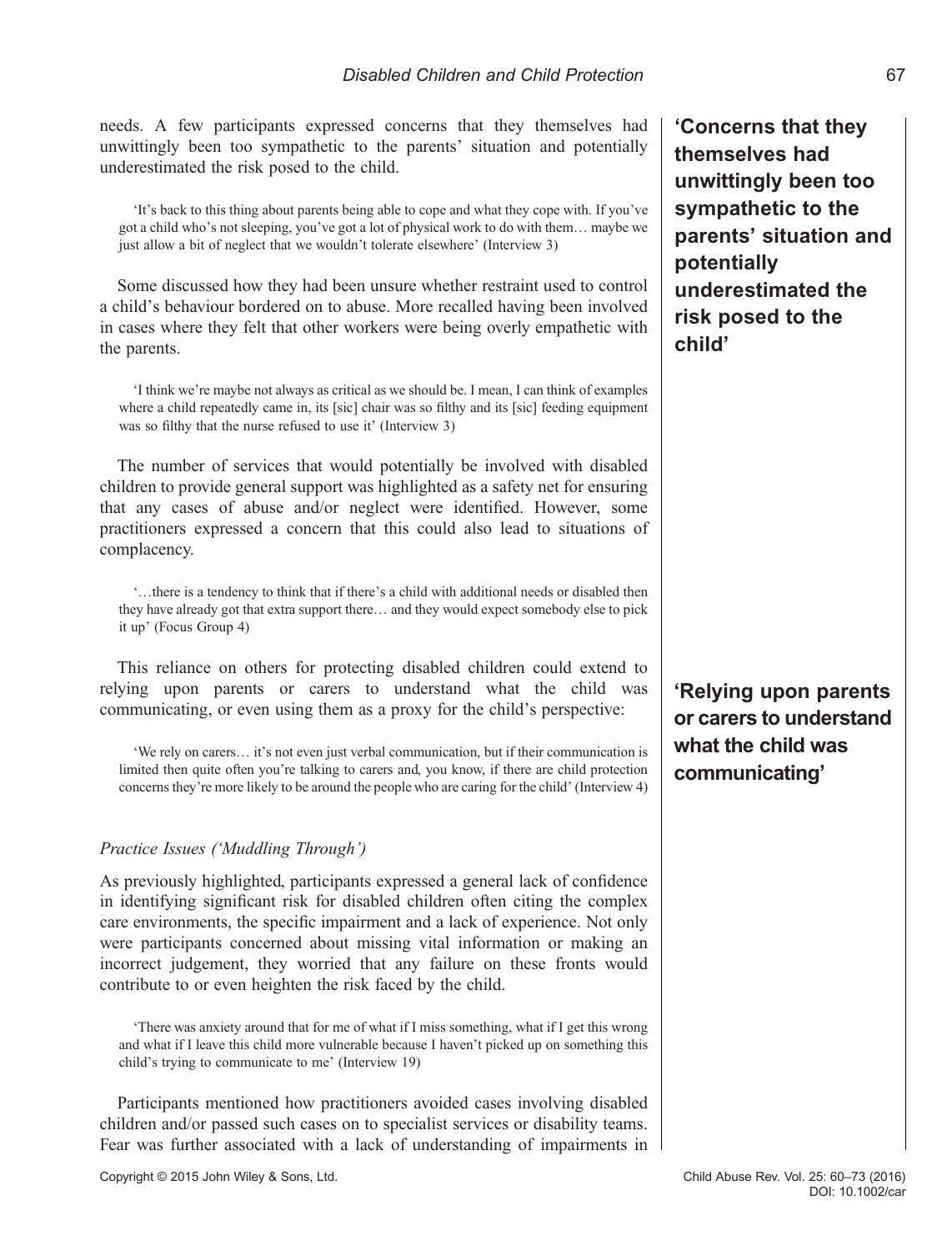#### 68 Taylor et al.

general, arising from a lack of confidence in being able to recognise significant risk and/or being able to see how the child's impairments could influence their situation.

'There is a fear culture, there is a fear of the unknown going on with children with disabilities… I think if they don't know about the condition and they don't know about the implications of the condition then their confidence is undermined…' (Interview 8)

A lack of training for working with disabled children was reported throughout the interviews. There was a tension between the emphasis on child centredness and participants having confidence that they had the necessary training to achieve this in practice for disabled children.

An additional concern amongst practitioners was that there were 'not enough hours in the day' (focus group 4) to adequately assess and provide effective interventions for protecting disabled children. This was associated with high workloads and pressures faced by practitioners within the child protection system, leaving insufficient time to establish a positive relationship with some children. In turn, this increased the reliance placed on interagency working as a means to shore up protection efforts.

Identification and passing on of concerns, adaptation of communication and subsequent responsiveness were common areas highlighted as good practice.

#### Interagency Working

There was a positive consensus regarding the effectiveness of interagency working, an area of practice highlighted as having undergone improvement within recent years. Having other services available that could help facilitate interviews or provide practitioners with information on a child's specific impairments was seen as improving the ability to seek her view and make decisions in their interest.

'Health and education are involved in that initial referral discussion… So, and again the school can come with a great wealth of information about what this child, his ability, how well they speak, how do they communicate in school' (Interview 9)

The majority of participants stressed the high level of interagency cooperation that took place when working with disabled children and their families, particularly with communication specialists.

With regard to criminal proceedings, a few participants perceived it as impossible to interview a child with communication impairments; considered that the information gleaned from interviews did not provide enough evidence; or believed that the child would be an unreliable witness.

'Because of the young persons' needs… the police were basically saying, 'well we couldn't really interview them'. I think that's really been the most frustrating thing, that [the child] couldn't be used as evidence because of their disability' (Interview 6)

The regularly cited reason for legal proceedings being halted or not initiated was that even where adaptations were made to interviews and considerable time spent building information about the case, disabled children were still not considered reliable witnesses.

'A positive consensus regarding the effectiveness of interagency working'

'There is a fear of the unknown going on with children with

disabilities'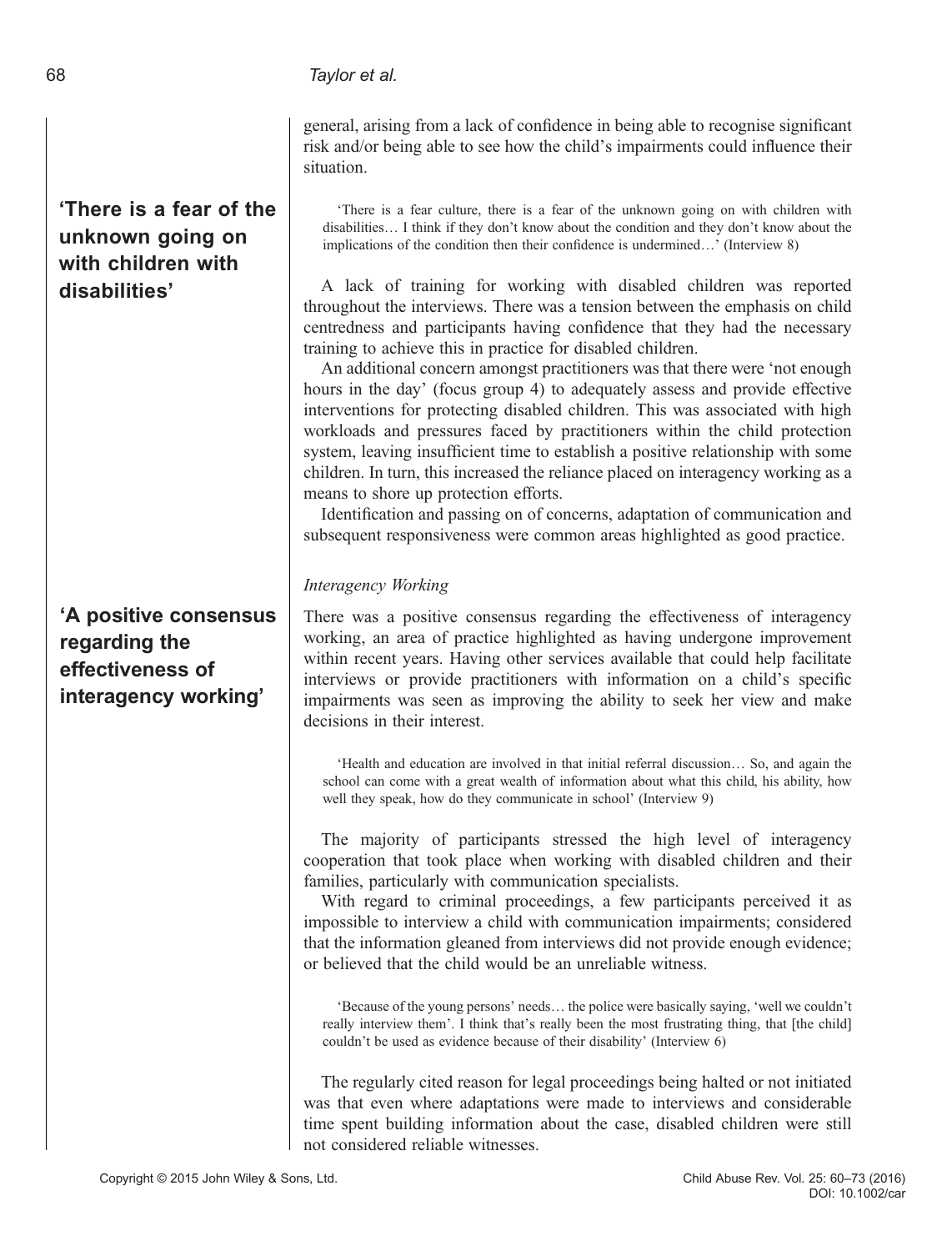'Disabled children don't make good witnesses… they are not classed as reliable witnesses… And that is scary because you know these children are at a huge amount of risk' (Focus Group 5)

In cases where the police had been involved but no prosecution took place, the continued involvement of other services was highlighted regularly as evidence that the child was, nevertheless, adequately protected.

#### **Discussion**

Overall, there was a strong commitment by practitioners to the principles of child centredness, yet in practice significant barriers were identified to ensuring that disabled children were consulted, informed and had the opportunity to give their views about decisions affecting them.

Anxiety was cited as a reason for why many practitioners failed to involve disabled children in the process. In this regard, the initial fear of not being able to utilise a child-centred approach is realised. Paradoxically, the positive emphasis on child centredness potentially leads to an invisibility for disabled children. Efforts to treat every child the same may mean that crucial contextual and vulnerability factors are missed. The most recent report from the Care Inspectorate (2013) on child protection services in Scotland offers no analysis and makes no comment at all on disabled children.

A child protection threshold is the point at which action is taken – where something goes from being a concern to entering the child protection system. In order to understand child protection thresholds, we have to first understand initial 'triggers' of concerns and the overall decision-making ecology. This research highlighted a collective sense of the additional complexity that child protection concerns involving disabled children posed.

Most initial concerns came to light in relation to risk of neglect or physical abuse. This echoes previous research showing that often the more 'visible' indicators of potential child maltreatment, such as bruising or unsafe home environments, are more likely to lead to a child protection concern being raised (Munro et al., 2014; Ofsted, 2012).

A recent study on disclosure found that 80 per cent of a sample of young adults who experienced child abuse attempted either through verbal communication or actions to disclose that they were experiencing abuse during childhood (Allnock and Miller, 2013). However, not all of these disclosures were heard or acted upon. Research has highlighted that disabled children may not disclose abuse as frequently as their peers due to a number of barriers (Stalker and McArthur, 2012).

Previous research highlights that challenging behaviours may be children's way of disclosing abuse or trying to be heard (Buckley *et al.*, 2007). Challenging behaviours can also result from the impact of the trauma experienced and the consequences of child abuse and neglect can result in challenging or risky behaviours in children, adolescents and adults (Daniel et al., 2011). In addition, specific impairments may have associated behaviours that are seen as challenging at the individual, relationship and societal levels. Very little research to date has examined the impact that disabled children's perceived challenging behaviour may have on child protection decision-making. 'Paradoxically, the positive emphasis on child centredness potentially leads to an invisibility for disabled children'

'Disabled children may not disclose abuse as frequently as their peers due to a number of barriers'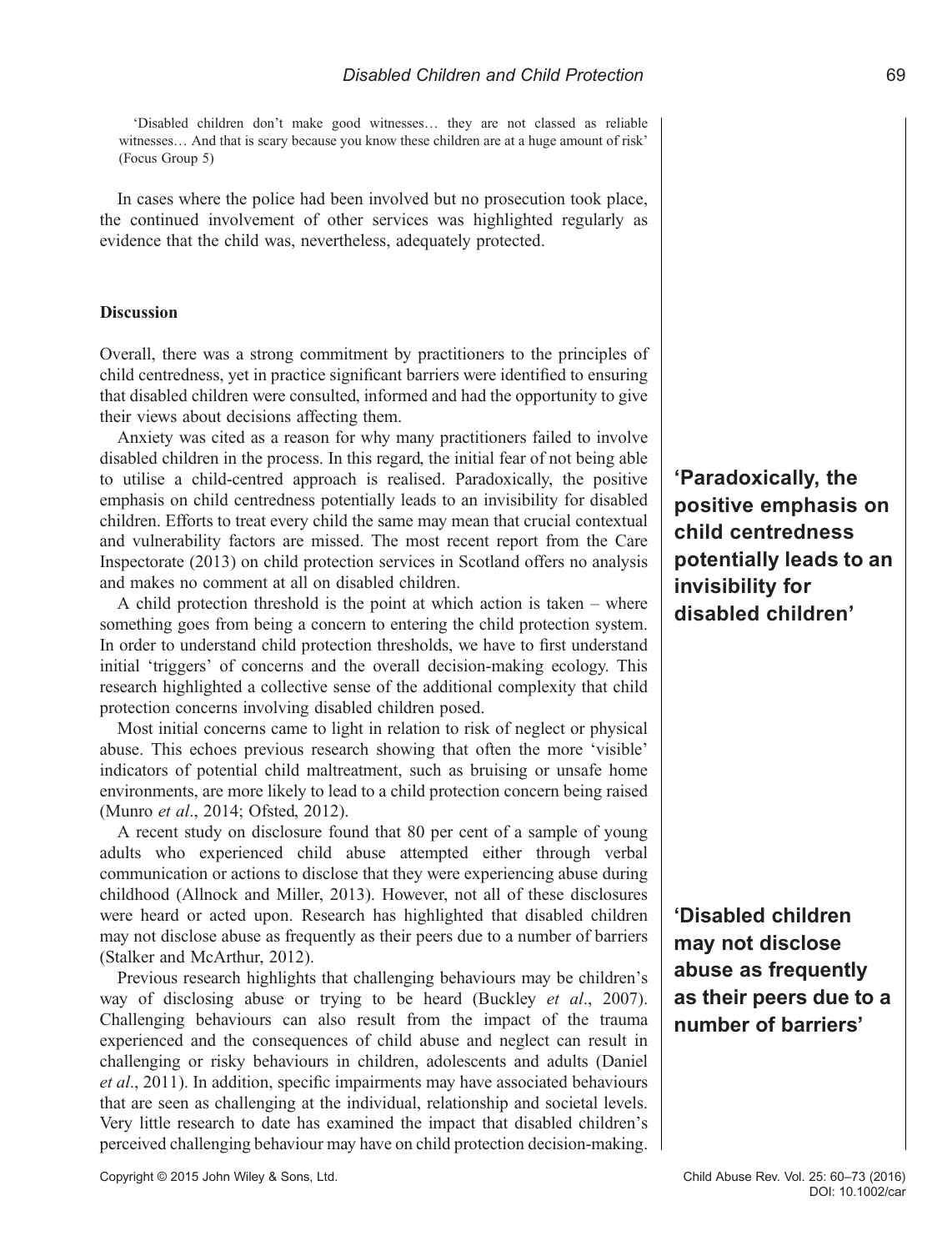'Practitioners should maintain an attitude of 'healthy scepticism"

'We suggest that the threshold at which child protection measures are taken for disabled children is often higher than it is for non-disabled children'

Empathy with parents may increase the difficulty in both discerning cases of abuse or neglect for disabled children and also impact on decisions around any concerns. This resonates with previous findings (Stalker et al., 2010) that professionals may over-empathise with the level of demands that parents face and be reluctant to make a formal child protection referral, especially for neglect and physical abuse concerns. Regular staff supervision has a key role to play in examining practice in individual cases; senior staff must be ready to challenge practitioners whose focus has shifted away from the child. Managers and practitioners need specialist training in safeguarding disabled children which, inter alia, highlights the risk of over-empathising with parents. This could highlight that, where child protection work is in progress, practitioners should maintain an attitude of 'healthy scepticism', looking for evidence of progress rather than relying on what parents may say, and taking account of past history in cases where parents have not sustained progress (Ofsted, 2012). Authorities must set out clear thresholds for action in relation to child protection which are applied equally to all children.

Multidisciplinary working can provide a positive context for objectivity where it is well coordinated, with effective communication and information sharing. Ofsted (2012) found that multi-agency early support at an early stage is valuable in tackling emerging concerns about disabled children. Regular reviews and robust discussion of disabled children's plans (care plans and protection plans) at multi-agency meetings, preferably with an element of review by independent officers, should enable managers and practitioners to challenge cases of over-empathy with parents. Staff with expertise in child protection may identify concerns overlooked by colleagues with disability expertise, and vice versa. Work with disabled children is not always well coordinated, of course, and therein lies danger.

Based on our findings, we suggest that the threshold at which child protection measures are taken for disabled children is often higher than it is for non-disabled children. In order to fully understand thresholds, there are two missing pieces of data. One is the actual number of disabled children within the child protection system in Scotland and the outcomes of these cases. This information is not collected systematically across all local authority areas and our research shows that the data that are collected are an underestimate of the number of disabled children already in the system. This is compounded by the recent change in statistical codes to 'additional support needs' since the data being collected did not match legislative definitions. These missing data mean that currently we cannot definitively assess whether such thresholds are operated at a higher level because we are just not recording sufficient detail about which children may be disabled.

'A society cannot be equitable unless all children are included, and children with disabilities cannot be included unless sound data collection and analysis render them visible' (UNICEF, 2013, p. 63)

The second crucial piece of missing information is disabled children and young people's views and experiences of help-seeking and child protection services – a vastly under-researched area of inquiry. However, a UK-wide study on this topic has recently reported (Taylor et al., 2015). Because there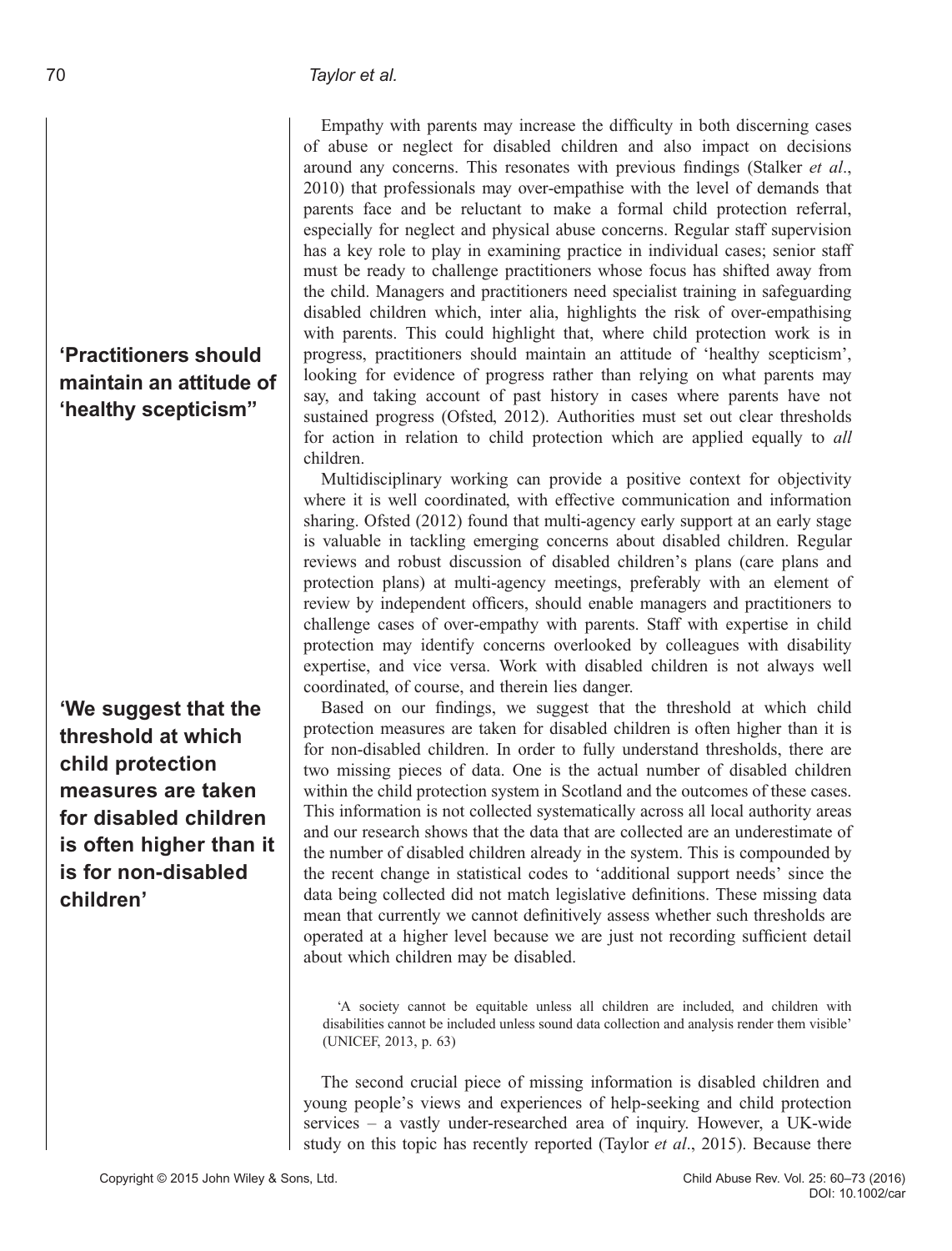seemed to be a strong belief that support networks were already in place around disabled children, the variability in threshold criteria was likely to be masked.

While research can help make more accurate identifications of high-risk situations, it cannot determine the point or threshold at which professionals should act – this is a value and professional judgement influenced by a range of individual, case, organisational and external factors (Munro et al., 2014). What is clear from this research is that professionals' desire to minimise both overestimations and underestimations of risk but often feel as if they are 'muddling through' with these decisions, and that more guidance and professional learning in relation to child protection and disability are warranted.

An emerging feature of current thinking around child protection systems is a focus on the importance of reflective practice for professional learning. One key finding from this study is that such reflective practice is in large part missing in the area of child protection and disability. This is not necessarily surprising given the barriers and tensions that many practitioners mentioned in feeling confident talking about disability. Because of the relatively smaller number of disabled children in the child protection system, the lack of experience of some participants and the sense of 'muddling through' for some interagency teams, it is clear that participants are lacking the spaces and support for reflective learning. The question becomes whether safe, selfreflective and practice-oriented spaces need to be created and fostered in order to generate system-wide learning practices.

This study highlighted that the key message for practice in terms of assessment is that the views of disabled children should be included where possible and that support should be given to children to give their views. Worryingly, recent research in Scotland found that, due to financial cutbacks and tightened eligibility criteria, local authorities do not always carry out assessments of disabled children when asked to so by parents and disabled children are little consulted about which services to use (Stalker *et al.*, 2013).

#### Conclusion

This study reflected the views of over 60 practitioners working in child protection or in children's disability teams, one of the largest recent enquiries in the UK. Rather than new and surprising findings, it is disappointing to report similar messages to previous studies: we have a long way to go it seems in getting it right for disabled children. Although focused on specific issues faced by practitioners in Scotland in supporting disabled children at risk of significant harm, these issues will have resonance globally. There is widespread commitment across the child protection system for putting the child at the centre of practice. However, getting it right for every child does not mean treating every child the same. Consideration needs to be given to how best to adapt practice, assessment and intervention for children with a range of impairments. A lack of confidence and fear about getting it wrong, especially when children have communication impairments, suggests that practitioners are often 'muddling through' when it comes to working with disabled children and some children in the system remain invisible. Child protection workers require more training about disabled children, and children's disability teams

'Reflective practice is in large part missing in the area of child protection and disability'

'Getting it right for every child does not mean treating every child the same'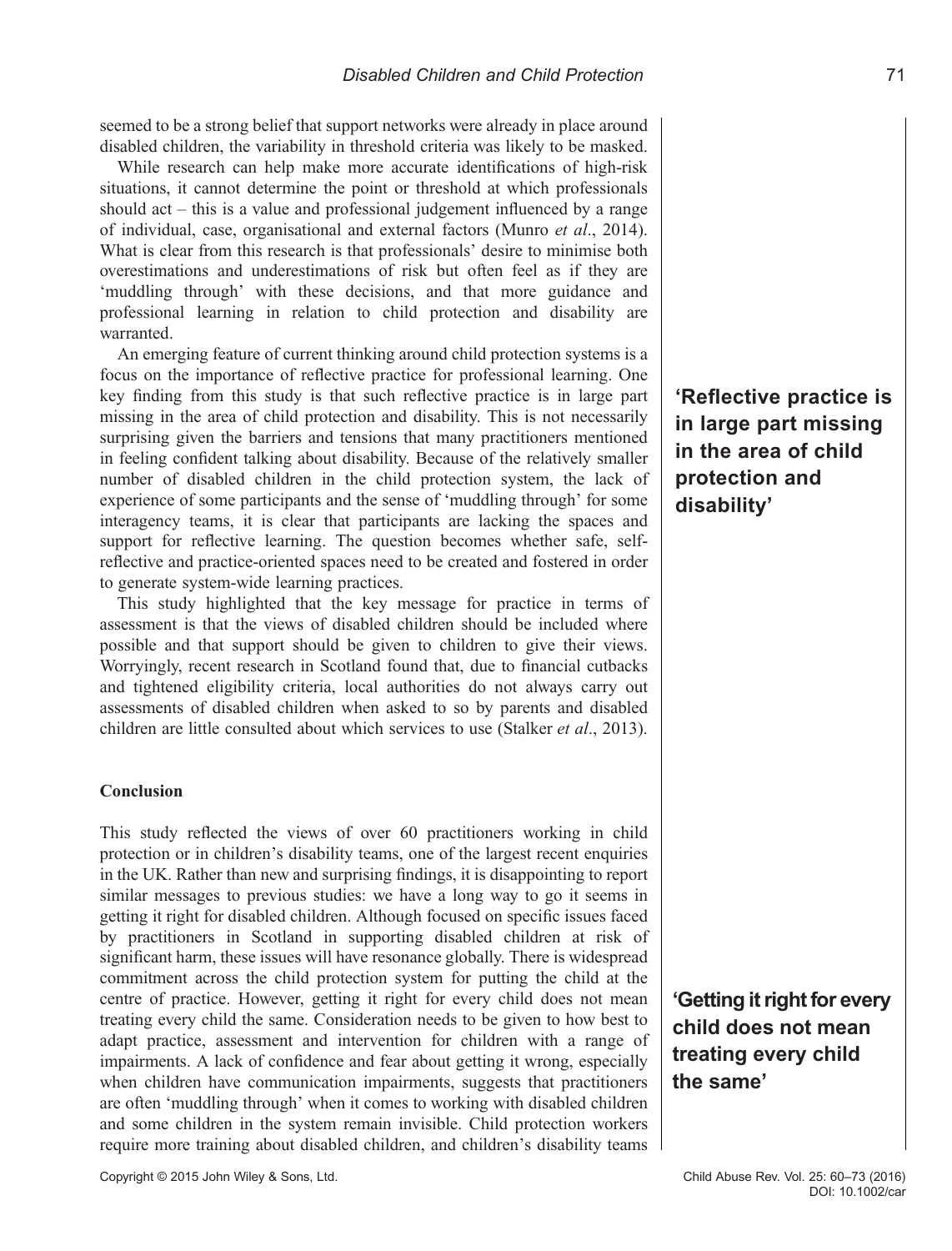need more training about child protection. Interagency working was regarded positively and was seen as an enabler to good practice. However, we suggest that thresholds for action in the child protection system are often higher for disabled children than for others. Serious attention is required to address the issue of consistent and accurate recording of disability status. Attention should be paid to ensure that disability is not conflated with communication impairments, and that all disabled children are given the attention and support that they need within the child protection system. More needs to be done to ensure that disabled children's voices are heard and included within formal services. It seems that disabled children are still at the margins of our consciousness (Cousins, 2009). While there are positive aspects, this research shows that for disabled children, the child protection system is a cause for concern.

#### Acknowledgements

The study was funded by the Scottish Government: Education Analytical Service Division (CYP/000/044). We would like to acknowledge the assistance of Pam Green Lister and Deborah Fry on this grant.

#### References

Allnock D, Miller P. 2013. No-one Noticed, No-One Heard. NSPCC: London.

Alriksson-Schmidt A, Armour B, Thibadeau J. 2010. Are adolsecent girls with a physical disability at increase risk for sexual violence? Journal of School Health 80: 361–367.

Buckley H, Holt S, Whelan S. 2007. Listen to me! Children's experiences of domestic violence. Child Abuse Review 16: 296–310. DOI:10.1002/car.995.

Inspectorate C. 2013. Child Protection Services. Findings of Joint Inspections 2009-2012. Dundee: Care Inspectorate.

Cooke P, Standen PJ. 2002. Abuse and disabled children: hidden needs? Child Abuse Review 11: 1–18. DOI:10.1002/car.710.

Cousins J. 2009. Disability: Still taboo in family placement? Adoption and Fostering 33: 54–66.

Daniel B, Taylor J, Scott J. 2011. Recognizing and Helping the Neglected Child: Evidence Based Practice for Assessment and Intervention. Jessica Kingsley: London.

Hershkowitz I, Lamb M, Horowitz D. 2007. Victimization of children with disabilities. American Journal of Orthopsychiatry 77: 629–635.

Jones L, Bellis MA, Wood S, Hughes K, McCoy E, Eckley L, Bates G, Mikton C, Shakespeare T, Officer A. 2012. Prevalence and risk of violence against children with disabilities: a systematic review and meta-analysis of observational studies. The Lancet 380: 899–907.

Kvam M. 2004. Sexual abuse of deaf children. A retrospective analysis of the prevalence and characteristics of childhood sexual abuse among deaf adults in Norway. Child Abuse & Neglect 28: 241–251.

Morris J. 1998. Accessing human rights: disabled children and the Children Act. Ilford, Essex: Barnardos.

Munro E, Taylor J, Bradbury-Jones C. 2014. Understanding the causal pathways to child maltreatment. Child Abuse Review 23: 48–60. DOI:10.1002/car.2266.

NSPCC. 2003. It doesn't happen to disabled children: Child protection and disabled children. Report of the National Working Group on Child Protection and Disability. NSPCC: London. Ofsted. 2012. Protecting Disabled Children: Thematic Inspection. Ofsted: London.

Oliver B, Barnes C. 2012. The New Politics of Disablement. Tavistock: Palgrave/Macmillan.

Oliver M. 1990 The individual and social models of disability. Workshop. Living Options Group and the Research Unit of the Royal College of Physicians: London.

Ritchie J, Lewis J. 2013. Qualitative Research Practice. Sage: London.

'For disabled children,

the child protection system is a cause for

concern'